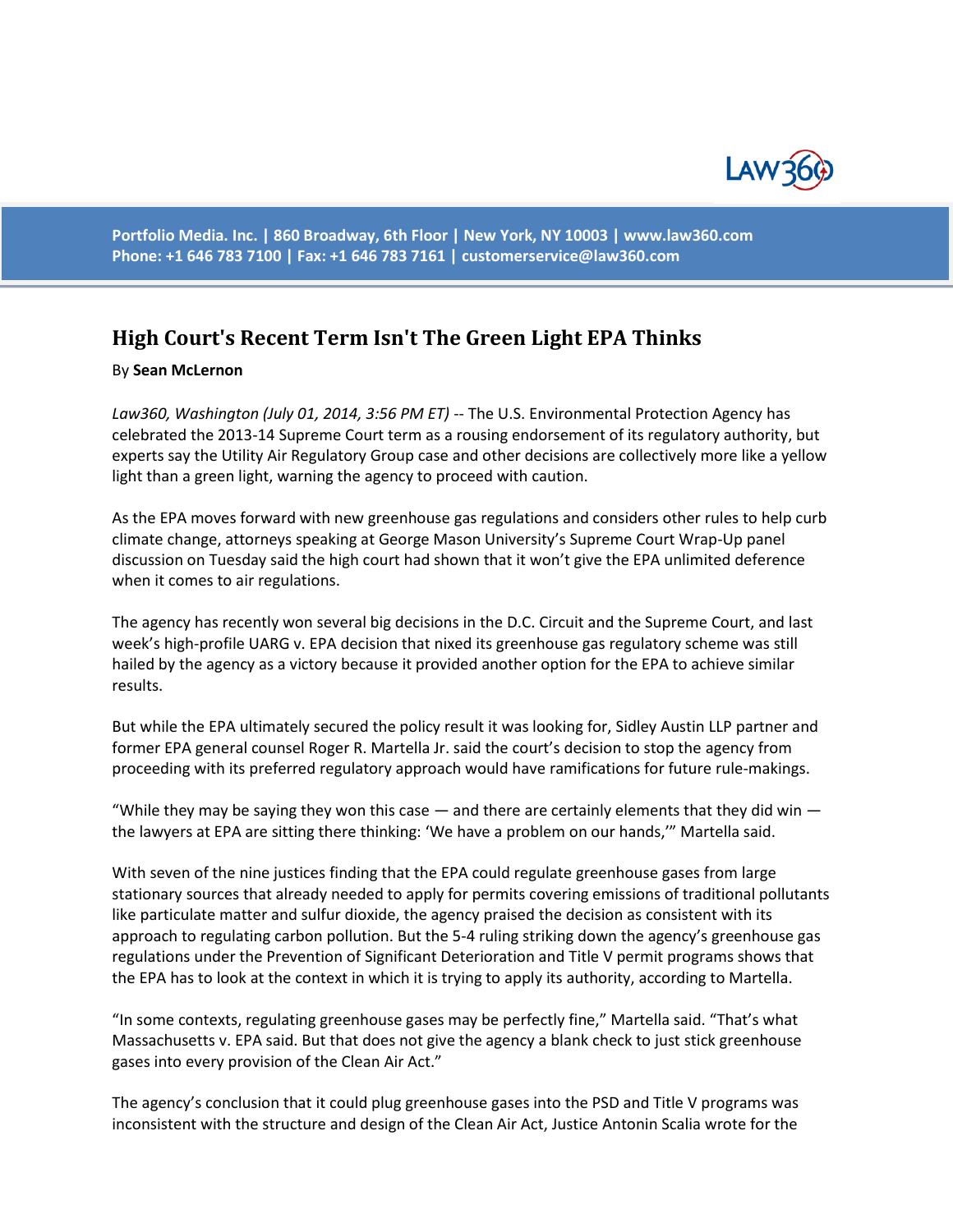majority in the UARG decision. Justice Scalia went on to scold the EPA for attempting to bring about "an enormous and transformative" expansion of power without clear congressional authorization.

The EPA can't afford to ignore Scalia's rebuke as it issues new regulations. Martella said that if he were still working at the EPA, he would be most concerned about how the UARG decision applies to upcoming rules.

The justices could view with similar skepticism proposed new source performance standards for new and existing power plants because of their broad impact across the economy. Justice Scalia told the EPA that the court expected Congress to speak clearly if it "wishes to assign to an agency decisions of vast economic and political significance."

"You have to be thinking really seriously about how you reconcile these broad approaches with this decision," Martella said.

Hollingsworth LLP partner Richard O. Faulk, who represents small business entities that were spared the regulatory burden of applying for greenhouse gas emissions permits by the UARG decision, said the ruling sent a clear message to the EPA.

"They can't simply have broad discretion to do whatever they want to do with the Clean Air Act," said Faulk, who also serves as senior director of energy and the environment at the Law and Economic Center of George Mason University School of Law. "They have to do reasonable interpretations."

It's rare that the Supreme Court has said that the EPA has acted outrageously and unreasonably, as it did in the UARG case, according to Faulk.

"It's very, very difficult to say, at least for small businesses and probably across the board, that that sort of language isn't a victory for the industrial interests that they were trying to regulate," Faulk said.

All in all, it's still fair to say that this was still a good Supreme Court term for the EPA, according to Crowell & Moring LLP partner Kirsten Nathanson, especially considering the agency's victory in the EPA v. EME Homer case that resurrected the EPA's regulation of air pollution crossing state borders.

But the agency is nevertheless limited by the plain words of the Clean Air Act, Nathanson said. Arguments focused on the statutory language matter more than arguments over overall statutory structure and overall congressional intent, she said. That holds true even in a case like EME Homer City, in which the court ruled in the EPA's favor.

"Basically if you want to make an argument that the agency has violated broader principles, cooperative federalism, overall statutory purpose, Congress's overall goals, you aren't going to get anywhere with this court if there is plain language somewhere in the statute that is cutting against your argument," Nathanson said. "If you have silence, if you have ambiguity, if you have plain language somewhere that you can pull with you, you have a stronger foundation for the judicial review."

Industry groups and others challenging EPA rules may have a better chance to build upon that foundation now that the Supreme Court has taken EPA to task over greenhouse gas regulations, according to Martella.

"When the Supreme Court does speak to those issues, if you're a court of appeals judge, you can't help